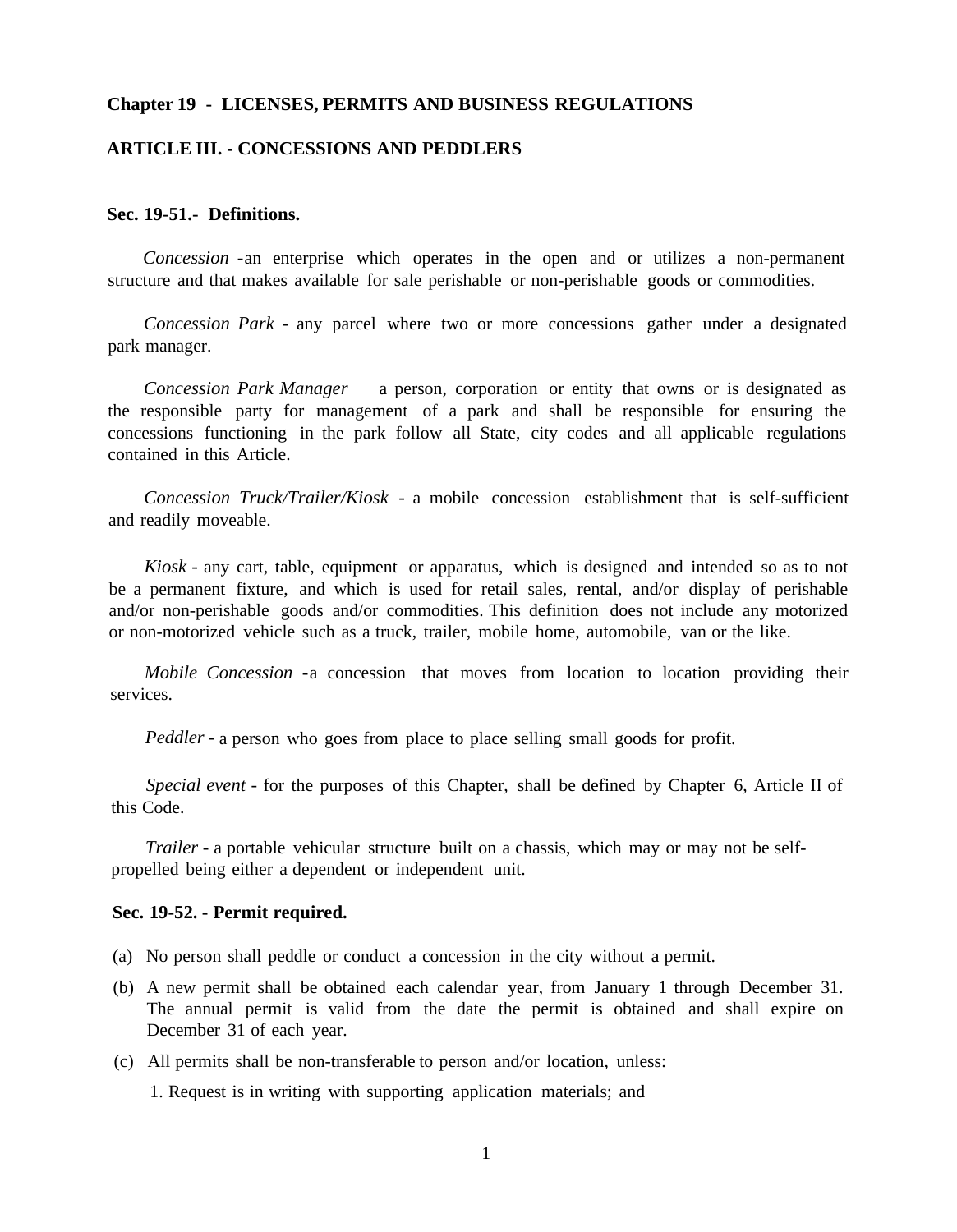- 2. Request is received within sixty (60) days of original permit issuance.
- (d) Persons requesting to operate as both a concessionaire and a peddler shall be required to obtain separate permits for each request, and shall comply with the regulations for both types of operation.

### **Sec. 19-53. - Procedure for approval and applicable standards.**

- (a) The application shall be submitted to the Development Services department at least ten (10) working days prior to the first date the contemplated concession is to take place.
- (b) Application submittal requirements may include, but not be limited to, the following:
	- (1) Completed written application;
	- (2) Valid legal identification;
	- (3) Proof of insurance and/or bond, in accordance with requirements established by the city;
	- (4) Site plan (each location of a concession shall be considered a separate business, therefore a separate permit shall be required for each location);
	- (5) Proposed signage;
	- (6) A county health department permit, is required. Any concession must adhere to county health department requirements;
	- (7) Copy of the current signed lease from the property owner to utilize the property from which the concession is to be conducted;
	- (8) State sales tax identification number and the City of Galveston shall be indicated as the origin of sales;
	- (9) A statement as to whether or not the applicant has been convicted of any crime, misdemeanor or violation of any municipal ordinance (the city reserves the right to perform a criminal background check prior to the issuance of a permit); and
	- (10) Payment of a concession fee (permit fee) as established by the City Council.
		- a. The annual permit fee, as established by the City Cmmcil, shall be five hllildred dollars (\$500.00) per concession;
		- b. The permit is valid from the date of completion of the application and payment of the concession fee has been made;
	- (11) The Concession Park Manager shall pay a concession park fee as established by City Council.
		- a. The annual permit fee, as established by the City Collilcil, shall be one thousand dollars (\$1,000.00) per concession park permit;
		- b. The permit is valid from the date of completion of the application and payment of the concession park permit fee has been made;
- (c) Location standards.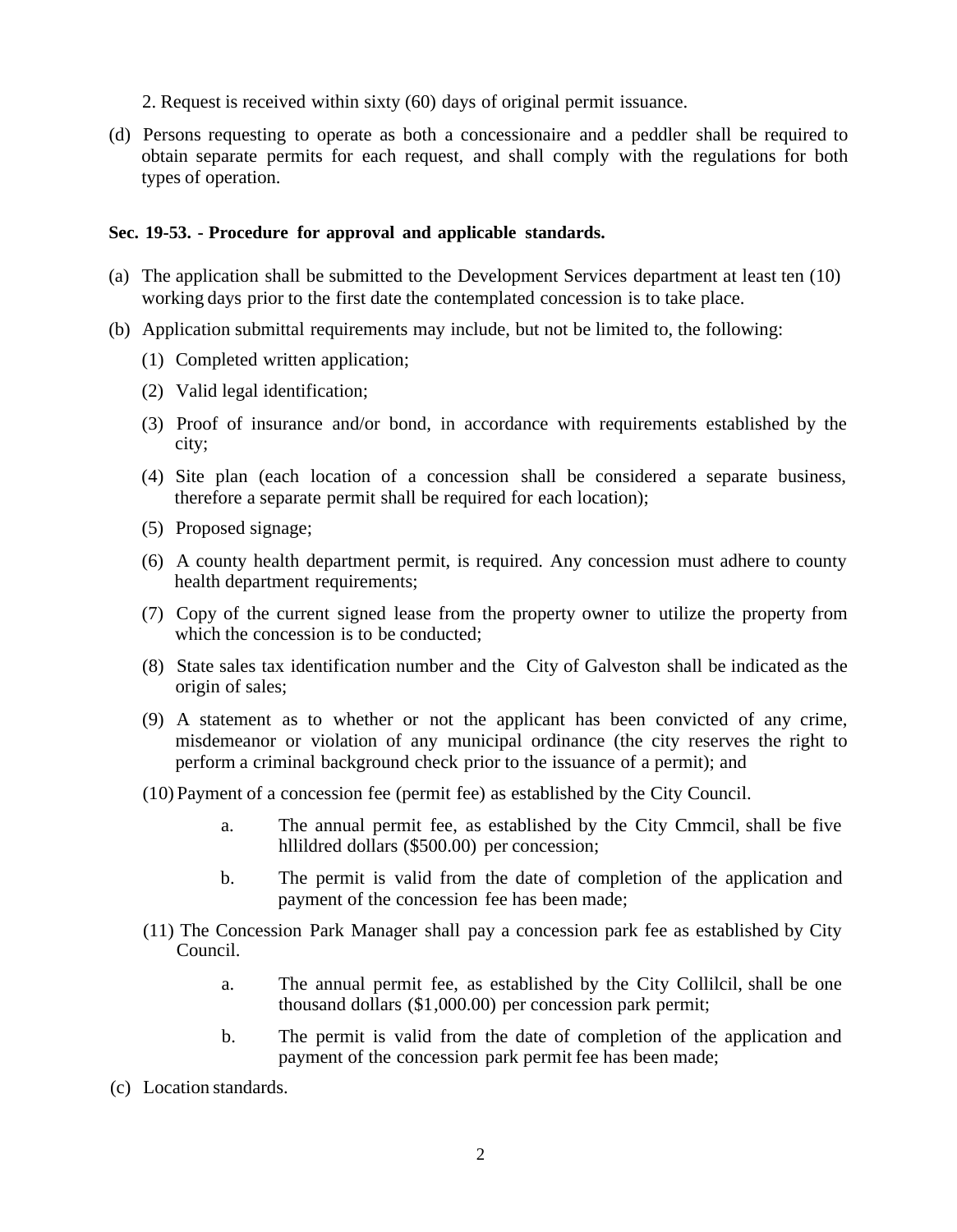- (1) Concession permits are valid in Commercial, Resort/Recreation, Central Business, Heavy Industrial and Light Industrial zoning districts.
- (2) Concessions will not be permitted within seventy-five (75) feet of an existing brick and mortar business which sells similar goods or services. Measurement shall be from the window of the concession to the door of the business.
- (d) The following regulations shall apply:
	- (1) The proposed site of the concession may not include or be located within any required parking space(s) for a permanent business(es);
	- (2) A concession may not be located in the public right-of-way, ef state highway department right-of-way or driveway and any serving window shall maintain a minimum setback of five (5) feet from the street right-of-way;
	- (3) For purposes of this Article, structures that are manufactured for a use other than mobile vending may not be used. Examples of acceptable vehicles include, but are not limited to, vehicle equipped with serving windows, merchandise display equipment, kitchen preparation areas, and advertisement display section. Approved structures must adhere to the following:
		- 1. No cracked windows;
		- 2. No visible rust or disrepair;
		- 3. No offensive images or language may be on the concession or signs;
		- 4. No emission of noxious gases, odors, and/or fumes;
	- (4) Shall not operate from a vehicle such as a passenger (pickup) truck, flatbed trailer, mobile home, automobile, or passenger van;
	- (5) Maximum of 12 person seating allowed.
	- (6) The concession must be able to relocate within eight (8) hours of an emergency declaration by the city;
	- (7) The concession shall be maintained in a clean and sanitary manner and shall not allow the accumulation of stagnant water. The concession must be associated with a commissary for disposal of oil and grey water.
	- (8) Food preparation must meet Galveston County Health District regulations;
	- (9) Concessions must have a water source as approved by the county health district and provide a free-standing pole or on-board generator for electrical service;
	- (10) A maximum of four (4) signs shall be permitted at each concession. The cumulative square footage may not exceed the face of the structure. Flashing and/or intermittent lighting signs are prohibited. A-frame signage is limited to one (1) per concession and may not exceed a square footage of six (6) square feet. No signage may exist within the City right-of-way;
	- (11) Off-site business advertising is limited to the advertisement of brick and mortar establishments owned by the concessionaire;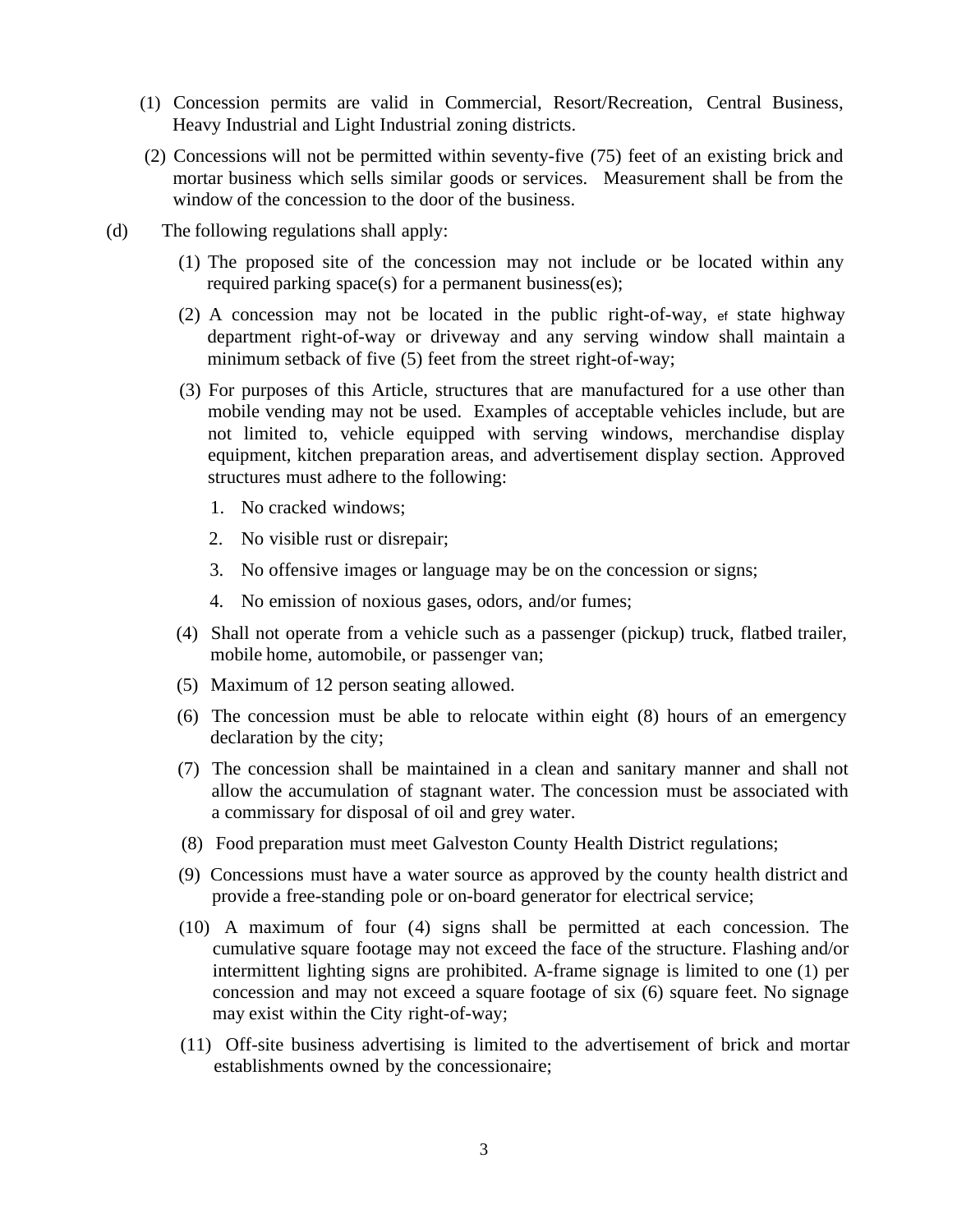- (12) The concession shall not use noise, lighting, or windblown devices as a means of attracting attention to the business;
- (13) Shall be permitted without a distance requirement from a residential structure when the concession is located in a commercial zoning district. Shall not be permitted within one hundred (100) feet of the district line of any single-or multiple-family zoning district.
- (14) Must display the permit in a conspicuous location on the premises where the sale or exhibit is being conducted. The permit shall be visible from the street and shall remain on display so long as any goods or merchandise are being sold or exhibited;
- (15) Each concession must have a litter receptacle available, clearly marked and maintained for patron use. This litter receptacle must be at least of a twenty (20) gallon capacity and composed of a leak-proof, nonabsorbent material;
- (16) Shall not be permitted within five hundred (500) feet of any public or private school building or school property being used for school classes or school activities, except secondary education institutions, during the hours when school is in session, including the time period from one (1) hour before school commences to one (1) hour after classes dismiss;
- (e) The Director of the Development Services department or designee, reserves the right to deny and/or revoke a permit based on any, but not limited to the following:
	- a. Inappropriate signage;
	- b. Incompatible stand/cart design;
	- c. Dangerous stand/cart placement or other threat to public health, safety and/or welfare; and
	- d. Non-compliance with permit conditions or city Code provisions.
- (f) Declared Natural Disaster

In the event of a disaster on Galveston Island, concessionaires may apply for a concession to the Development Services department in accordance with the following:

(1) The following items may, as approved by the City Manager, be allowed during recovery from a declared natural disaster:

a. Goods and services or related items: Laundry, food, charitable activities, generators, mattresses, landscaping, retail goods, internet and wireless services.

(g) Concession Parks

All concession regulations apply to the concessions within the park; including but not limited to the following:

(1) The concession park shall have a designated Concession Park Manager;

a. The Concession Park Manager shall obtain a concession park permit to operate a concession park.

b. The permit shall provide contact information as required by the Development Services department.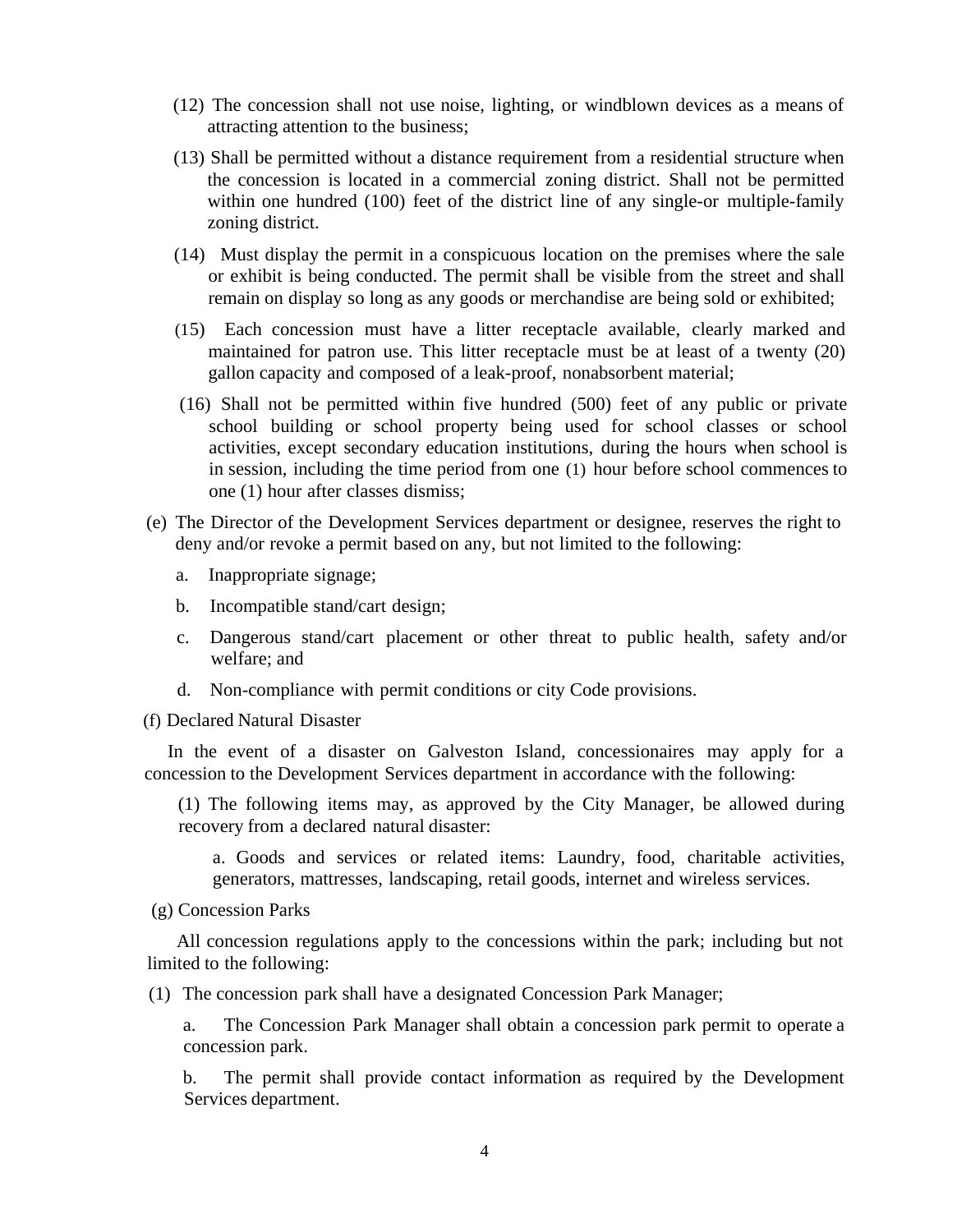c. A permit shall be obtained each calendar year. A year shall be from January 1, through December 31 of each year. No prorating

- (2) The concession park manager shall be responsible for assuring that any concessions functioning in the park follow all regulations as listed in this article; including obtaining a concession permit;
- (3) A site plan must be provided showing placement of concessions along with any amenities;
	- a. One plant per concession is required in the concession park area;
	- b. Any lighting installed in a concession park shall adhere to Article 7 of the City of Galveston Land Development Regulations, as amended;
	- c. Customers of Concession parks where on-site parking is not available shall utilize on-street parking.
- (4) No more than one (1) concession per one-thousand (1,000) square feet oflot area;
- (h) Mobile concessions.
	- (1) May not provide seating;
	- (2) Mobile concessions serving only frozen novelties may operate island-wide
- (i) Renewal

A permit may be renewed on an annual basis. A permit is valid from January 1 through December 31 of each calendar year, regardless of the date of obtaining permit.

### **Sec. 19-54. - Rules for peddlers.**

- (a) Peddling shall not be permitted upon the paved or graded portion of any public street, except as otherwise noted on the permit, nor upon the sidewalk of the Seawall Boulevard, nor within one hundred (100) feet ofthe northerly right-of-way line of the Seawall Boulevard.
- (b) The permit shall be in the permittee's possession at all times.
- (c) Peddling shall not be permitted along State Highway 87 or within one thousand (1,000) feet ofthe Galveston-Bolivar Ferry Landing.
- (d) Peddling shall not be permitted on any property southerly of the seawall with the exception of vendors on the beach with permission from the park board of trustees.
- (e) Peddling, to include the sale of goods from vehicles, shall not be permitted within five hundred (500) feet of any public or private school building or school property being used for school classes or school activities, except secondary education institutions, during the hours when school is in session, including the time period from one (1) hour before school commences to one (1) hour after classes dismiss.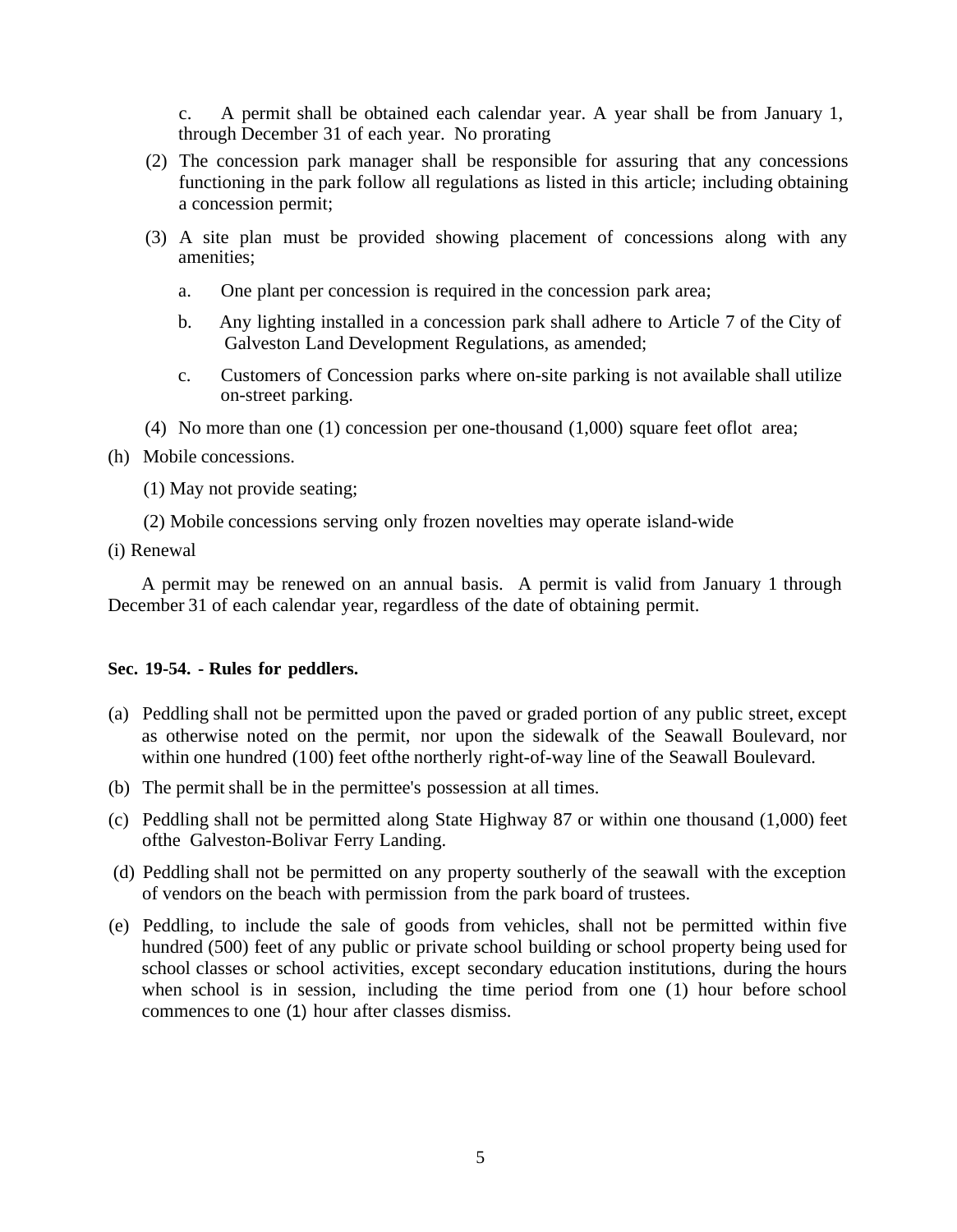#### **Sec. 19-55. Beach Concessions - Rules for beach concessionaires**

- (a) The term beach concessionaire area shall refer to all public areas of the beachfront, south of the southerly right-of-way of Seawall Boulevard that can be utilized for equipment rental relating to recreation on the beach. This term shall only be applied to this section of the Code of the City of Galveston, as it relates to the permitting of concessionaires.
- (b) The term lease site shall refer to the designated area, determined by the City of Galveston beach concessionaire agreement and/or park board of trustees lease agreement, as applicable.
- (c) Beach concessionaires shall only be permitted to install the following signs, per each lease site:
	- **(1)** Sandwich board sign, as defined by Article V of the City of Galveston Land Development Regulations, may not exceed three (3) feet by two (2) feet, and is utilized solely to display the type of items for rental, and the respective fee(s). Only one (**1)** sandwich board sign is permitted per lease site.
- (d) Concessions within the beach concessionaire area shall not be permitted to utilize temporary or portable buildings.
- (e) All provisions ofthe city's Land Development Regulations must be met.
- (f) Concessionaire permits and regulations shall not apply to designated state park facilities.
- (g) Property managed by the Park Board in regards to concessions shall adhere to the requirements in this Article and all other city codes and ordinances.
- (h) The park board of trustees shall have authority, subject to approval by the city council to revoke or suspend any permit issued hereunder for violation of any provision of this subsection.

#### **Sec. 19- 56 - Exceptions and exemptions.**

- (a) The provisions of this Article shall not apply to special events or other public festivals of nonprofit organizations for the purpose of fundraising, as approved by the city.
- (b) Concessionaire permits and regulations shall not apply to designated state park facilities.
- (c) An owner/operator of a concession who is also the operator of a primary business conducted upon the same property and who is selling, through the concession, the same merchandise or goods that the operator is authorized to sell in the owner/operator's primary business entirely within the boundaries of the owner/operator's primary business location, and where the owner/operator is operating within the boundaries of premises from which the owner/operator has a license from the Texas Alcoholic Beverage Commission, is not required to obtain a permit to operate such concession. A business shall be considered a primary business only ifthe owner/operator of the business has been in business in the same location within the designated Mardi Gras or the Seawall Entertainment District area for a continuous period of at least six (6) months prior to the annual Mardi Gras Festival and has been issued a certificate of occupancy for conduct of such business.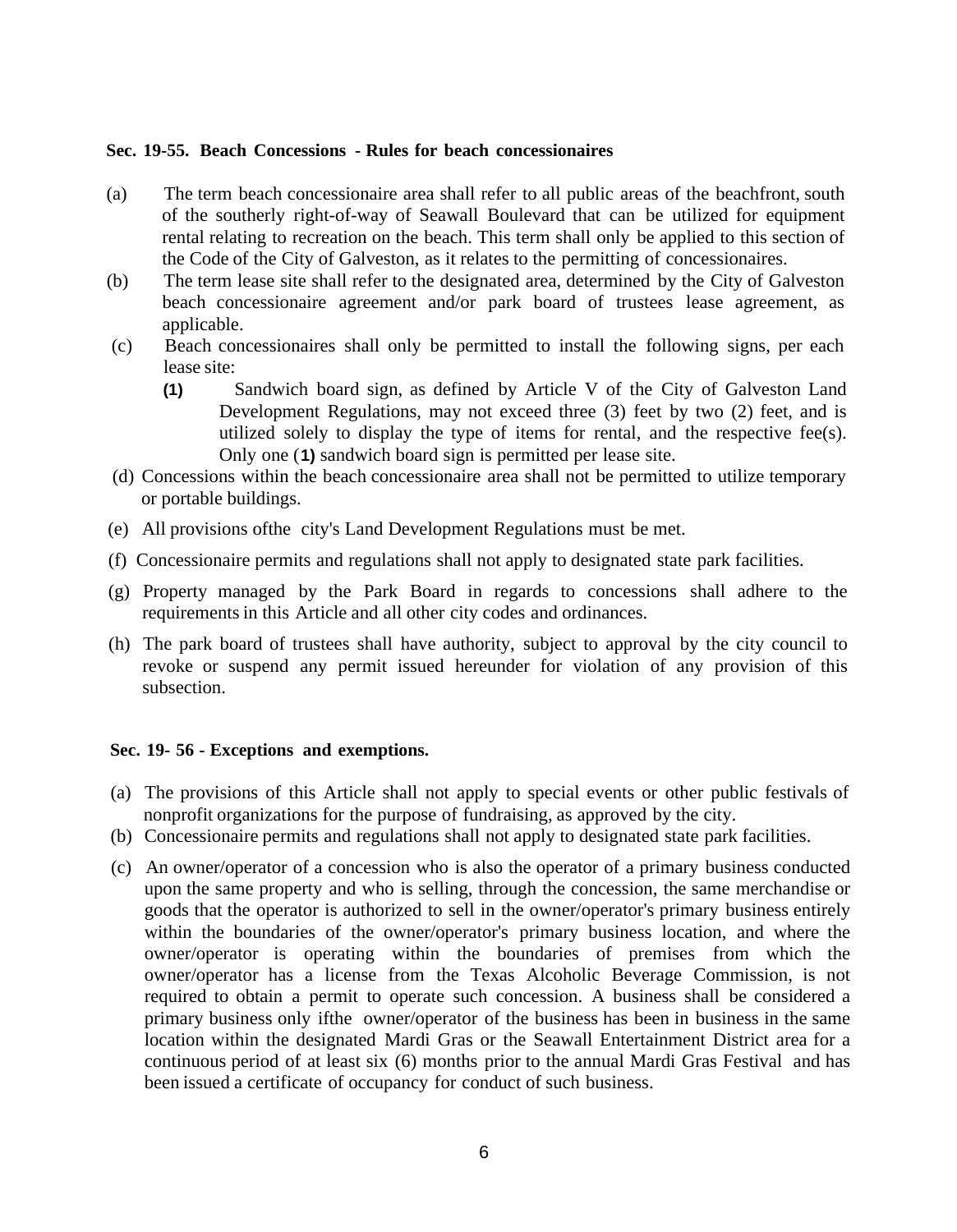- (d) A person who holds a valid permit for rental of beach equipment pursuant to the requirements of section 8-53 of this Code shall not be required to obtain a permit under this Article.
- (e) With the exception of subsection (b) above, during the period of Mardi Gras activities or festivals, no person shall peddle or conduct an outdoor concession within the city without first having obtained a permit.
	- (1) A Mardi Gras concession permit will be issued for locations where allowed by city regulations with written and notarized authorization from the owner of that location.
	- (2) Concessions for food or drink will not be permitted within three hundred (300) feet of an existing business which sells food or drink outside of the Central Business District, as defined by the Mardi Gras ordinance (See chapter 20.5).
	- (3) Concessions which sell food or drink must have a valid permit from the Galveston county health district and permission to sell food or drink from the City prior to the issuance of a Mardi Gras permit.
	- (4) Separate permits are required for each concession, and shall not be issued without approval by the city council upon recommendation of the city manager.
	- (5) The permit fee for each concession within the area designated "entertainment area" will be as set forth in the Mardi Gras agreement with the city. The permit fee for each concession outside the area designated "entertainment area" will be as follows:

Seventy-five dollars (\$75.00) per weekend for beer or alcohol booths.

Fifty dollars (\$50.00) per weekend for food or novelty concessions.

It is the intention of this section that a separate permit fee will be paid for each separate concession regardless of whether the concession occupies an entire lot or location or a portion of said lot or parcel, and regardless of whether the concession is located inside or outside the entertainment area. A separate concession shall be based on a space of ten (10) feet by ten (10) feet. No more than two (2) permits shall be issued per each application and each individual or entity may not apply for more than two (2) permits for concessions on public property within the entertainment area, during the duration of Mardi Gras. When the city, has designated an exclusive concessionaire, the permit fees will be established in accordance with Article VII(A) of this Code and the exclusive concessionaire's contract. In addition to the permit fee, the city reserves the right to require a bond or deposit to assure the clean-up of debris.

- (6) A two hundred dollar (\$200.00) cash bond must be posted for each concession, which is refundable upon inspection of the concession site and the approval by the City.
- (7) The Mardi Gras permit will be valid only for the duration of the festival period only. Use of public rights-of-way by festival concessions will be limited to specific locations within the Central Business District only, and all concessions located in rights-of-way must be removed within twelve (12) hours of the conclusion of the parade for which they were erected.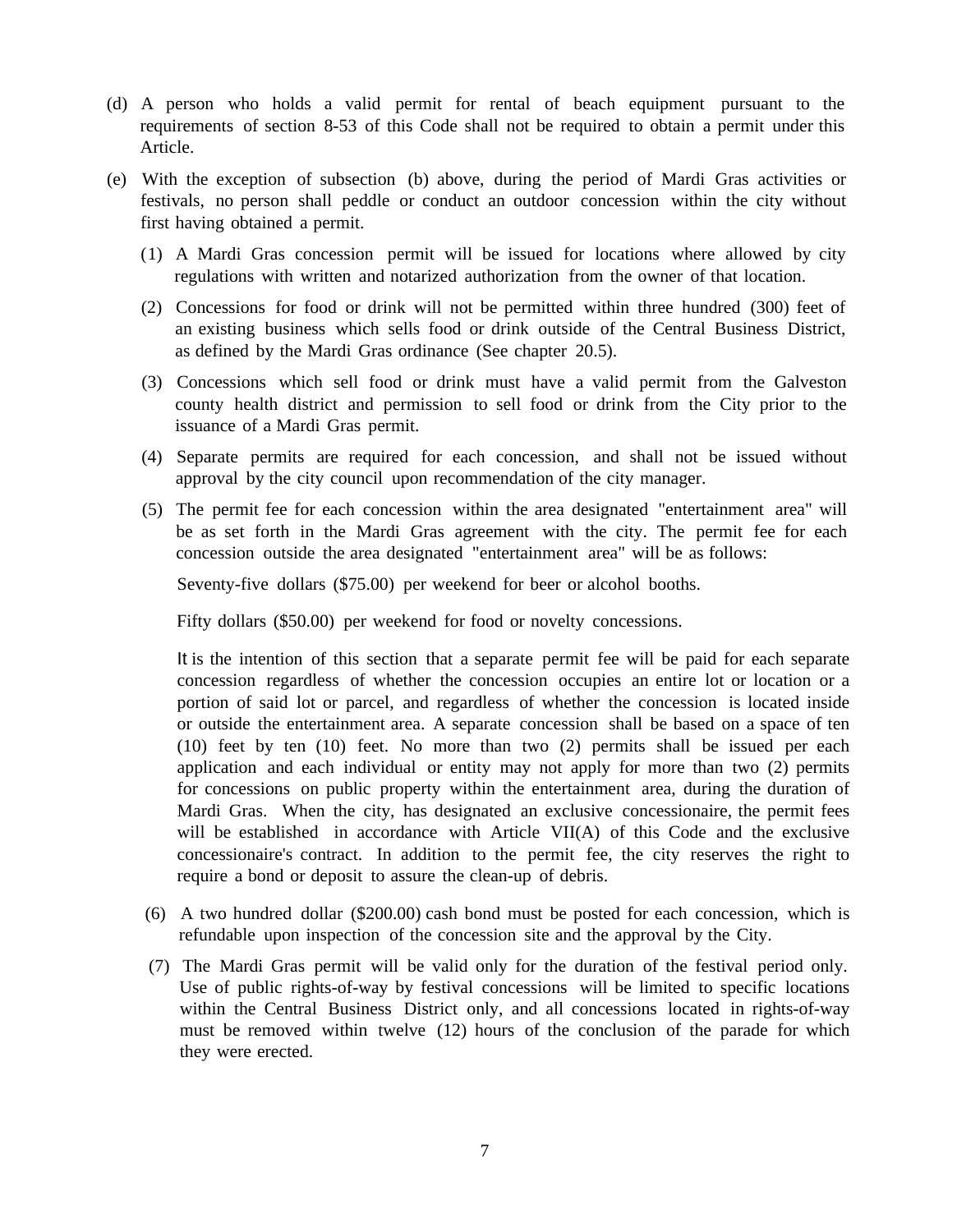- (8) Each concession will provide one (1) fifty-five (55) gallon trash receptacle. (9) Each concession will display the Mardi Gras permit in a conspicuous location inside the concession stand/kiosk.
- (10)If any provision of this section conflicts with Chapter 20.5 (The Mardi Gras Ordinance), the Mardi Gras ordinance shall control and prevaiL

# **Sec. 19-57.- Penalty**

- (a) A violation under this section is a class C misdemeanor offense punishable upon conviction by a fine not to exceed five hundred dollars (\$500.00) per offense. Each day shall constitute a separate offense.
- (b) Pursuant to state law and this Code, the maximum penalty for offenses arising under such code or ordinance of the city governing fire safety, zoning, public health and sanitation, shall not exceed the sum of two thousand dollars (\$2,000.00).
- (c) If such maximum penalty provided for by this code or any such offense is greater than the maximum penalty provided for the same or a similar offense under the laws of the state, then the maximum penalty for violation as provided by state statute shall be the maximum penalty under this code.
- (d) Penalties provided for are in addition to any other enforcement remedies that the city may have under city ordinances and state law.

## **Sec. 19-58. - Temporary parking lot permits.**

- (a) It shall be unlawful for any person to intentionally or knowingly operate a temporary parking lot during the regularly scheduled weekends of, special events without a valid permit.
- (b) A temporary parking lot shall mean a parking lot that does not ordinarily charge a fee for parking.
- (c) An applicant for a temporary permit must complete a temporary parking permit application, provide proof of consent to operate from the property owner (if the applicant is not the property owner), and pay a fee as established by city counciL
- (d) An applicant for a temporary seasonal permit beginning the first Friday of March through Labor Day weekend must complete a temporary seasonal parking permit application, provide proof of consent from the property owner to operate on the property (if the applicant is not the property owner), and pay a fee as established by the city council.
- (e) The violation of any provision of this section shall be unlawful and a misdemeanor offense punishable for a fine not exceeding five hundred dollars (\$500.00). Each day a continuing violation exists shall constitute a new and separate offense.

### **Sec. 19-59 Appeal process.**

Should the applicant be aggrieved by the decision of the city to deny a permit request, a letter requesting an appeal hearing must be submitted to the Director of Development Services department within ten (10) days of the city's decision.